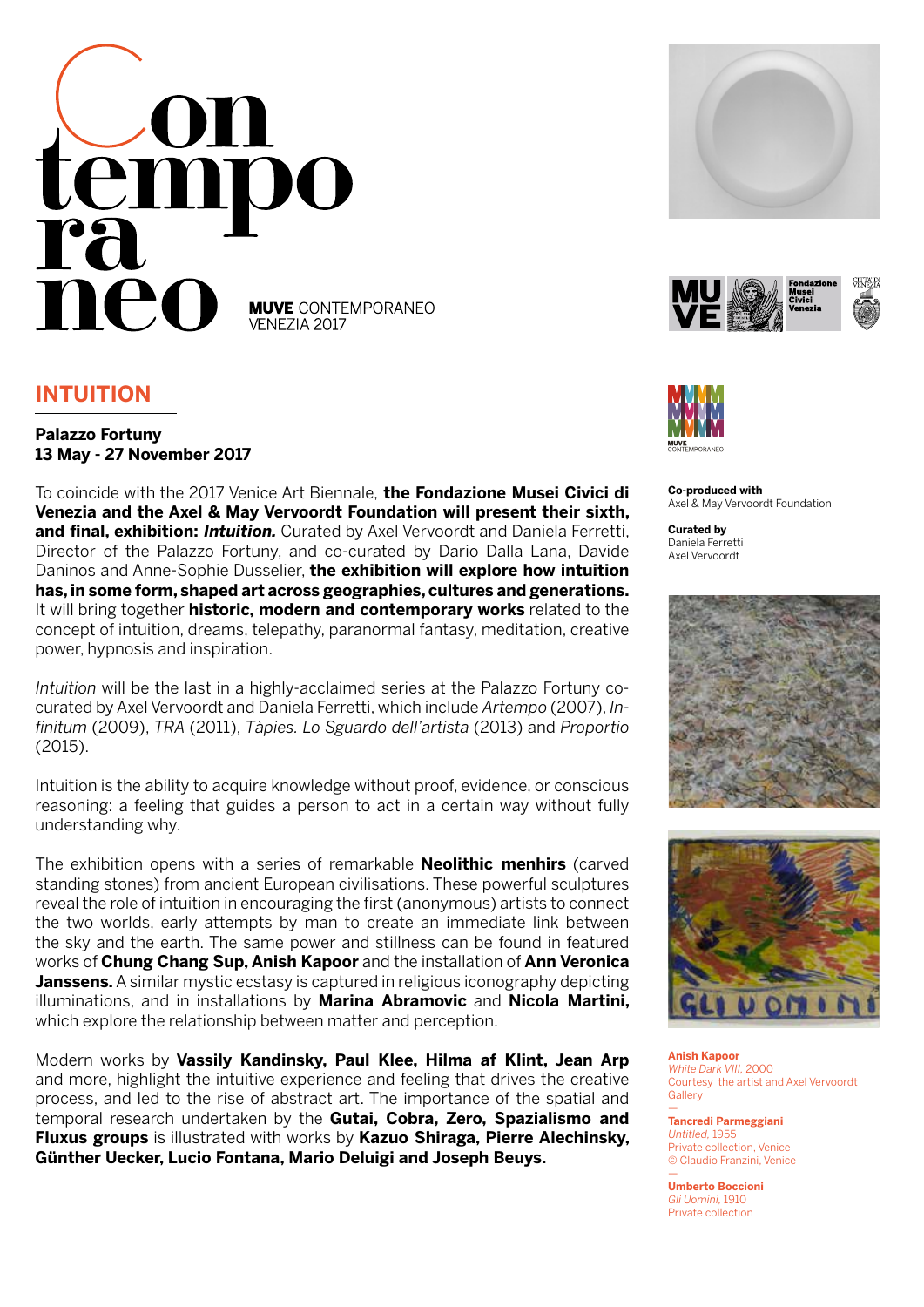

**The Surrealists interest in the unconscious** will be an important focus of the exhibition. Their **fascination with dreams, automatic writing and drawing,** and the **state of alteration of the ego** will be represented with the *'dessins communiqués'* and *'cadavres exquis'* of **André Breton, André Masson, Paul Eluard, Remedios Varo, Victor Brauner** amongst others; along with the experiments of camera-less photography of **Raoul Ubac** and **Man Ray,** and the works on paper by **Henry Michaux, Max Ernst, Francis Picabia, Óscar Dominguez and Joan Miró.**

This legacy will also be reflected in work by **Robert Morris, William Anastasi, Isa Genzken, Renato Leotta and Susan Morris,** contemporary artists who, since the 1960s, have revived, **developed and modernised the Surrealists' interest with automatism, leading to new formal and technical results.** The second floor of Palazzo Fortuny is entirely dedicated to these *'Automatic writings'.*

During the vernissage visitors are invited to explore and experience the **paranormal fantasy of artists through four performances related to dreams, telepathy, and hypnosis** by contemporary artists.

**Matteo Nasini** will register and analyse the sleep-pattern of a sleep-performer, transforming this into ceramic volumes with a 3D-printer, and a live audio performance; **Yasmine Hugonnet** choreographs a group of 4 dancers, who will move in circles in an ongoing silent dialogue; **Marcos Lutyens** presents a hypnosis performance, inducing the audience to participate by designing their unconscious thoughts on two clay tablets positioned on either side of a chair; in his improvisation *"Straatman"* **Angel Vergara** will be covered by a heavy cloth and rely on his other senses and imagination to create his canvas. Vergara has worked with the musician **Mireille Capelle** who has created a new *'Architecture sonore'* for this exhibition.

### **A number of leading contemporary artists have been invited to create a dialogue with the historic works and with the unique character of Mariano and Henriette Fortuny's former home.**

**Alberto Garutti, Kurt Ralske, Maurizio Donzelli, Berlinde De Bruyckere and Bruna Esposito** have all **created site-specific installations** as part of the exhibition - a direct, and intuitive, response to the spaces of Palazzo Fortuny. The **top floor** of Palazzo Fortuny will house an **impressive installation by Kimsooja,** who will encourage the audience to mould balls from lumps of clay while surrounded by a sound performance. Each personal meditative or spiritual moment will be cast in the finished clay balls.

Next to it, the **wabi pavilion, created by Axel Vervoordt and Tatsuro Miki,** invites visitors to discover the *'tokonama's'* – *'toko'* meaning 'platform' and *'ma'* framed emptiness . These platforms all bear humble witnesses of attempts from artists to **capture the intuitive power of creation.** On the other hand, a **collection of shamanic objects** is on display **in juxtaposition with video works** by **Ana Mendieta** and **Cleo Fariselli** and a choreography of **Damien Jalet** filmed by Gilles Delmas.







**Bernardi Roig** *An Illuminated Head for Blinky P.,* 2010 Courtesy Galerie KEWENIG, Berlin, Palma. © Silvia León

#### **Jana Sterbak**

—

—

*Artist as Combustible,* 1986 Fondazione Museion. Museo di Arte Moderna e Contemporanea, Bolzano Enea Righi Collection © Photo Antonio Maniscalco

**Yoruba Culture, Nigeria, Africa** *Gelede,* XVIII-XIX century Ligabue Collection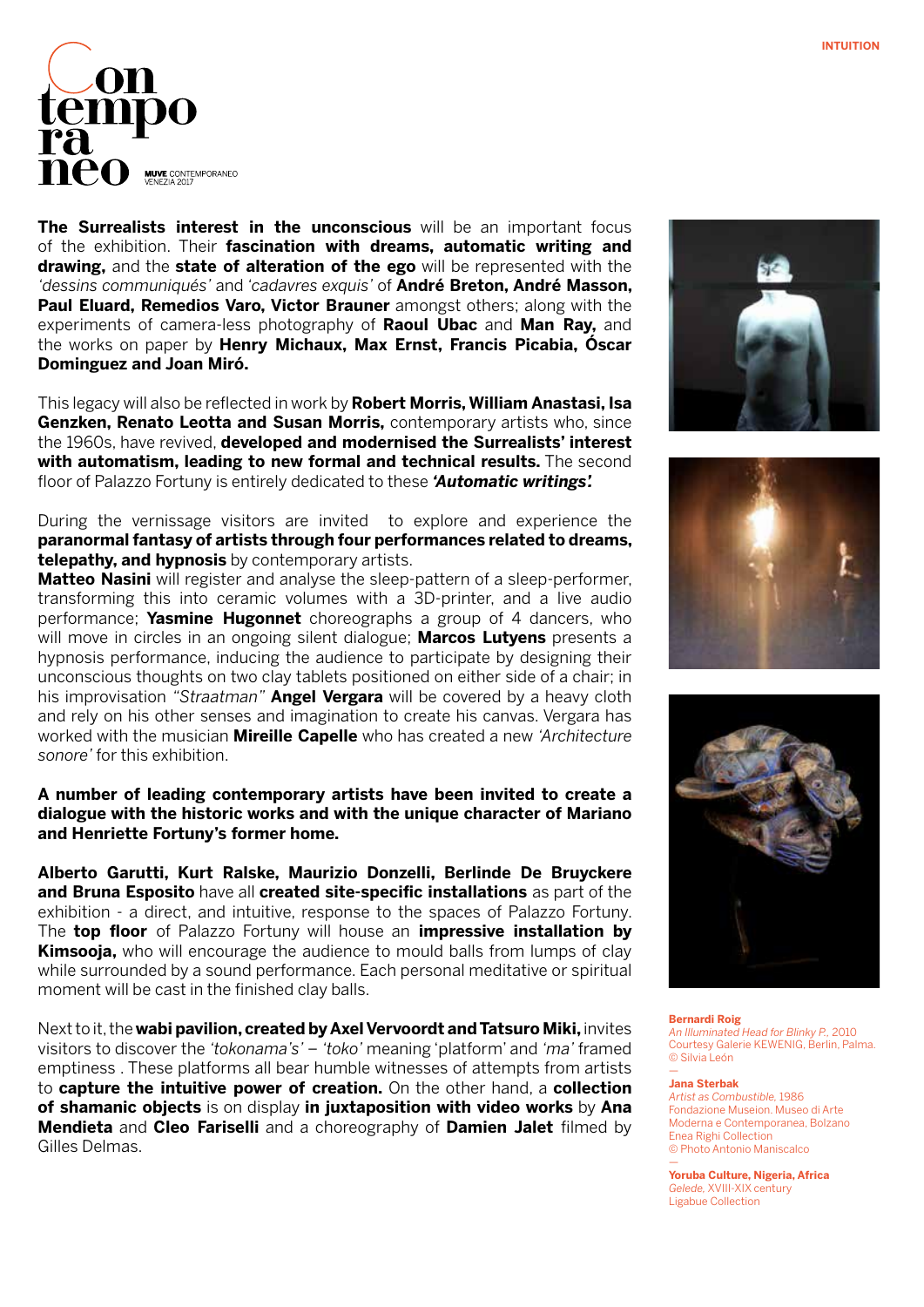

**LIST OF ARTISTS**

**orange color**: *live performances* **blue color:** *site-specific works for INTUITION*

Marina Abramovic, Hilma af Klint, Vincenzo Agnetti, Pierre Alechinsky, Alis/Filliol, William Anastasi, Beato Angelico, El Anatsui, Karel Appel, Jean Arp, Giacomo Balla, Ida Barbarigo, Afro Basaldella, Jean-Michel Basquiat, Julian Beck, Joseph Beuys, Umberto Boccioni, Alighiero Boetti, Michaël Borremans, Georges Braque, Victor Brauner, André Breton, Marcel Broodthaers, Lucia Bru, Alberto Burri, Pedro Cabrita Reis, Guido Cadorin, Alexander Calder, Francesco Candeloro, Antonio Canova, Mireille Capelle, Vincenzo Castella, Chung Chang-Sup, Eduardo Chillida, Gustave Courbet, Giulio D'Alessio, Berlinde De Bruyckere, Giorgio de Chirico, Thierry De Cordier, Willem de Kooning, Jean Degottex, Marco Del Re, Marta Dell'Angelo, Gilles Delmas, Mario Deluigi, André Derain, Gaspare Diziani, Oscar Dominguez, Maurizio Donzelli, Claudine Drai, Marcel Duchamp, James Ensor, Max Ernst, Bruna Esposito, Cleo Fariselli, François Fiedler, Lucio Fontana, Francesco Fontebasso, Jean-Louis Forain, Mariano Fortuny, Henri Foucault, Galileo Galilei, Pinot Gallizio, Alberto Garutti, Isa Genzken, Alberto Giacometti, Giovanni Giaretta, Gioberto Noro, Raimund Girke, Natalia Goncharova, Arshile Gorky, Antony Gormley, Gotthard Graubner, Aldo Grazzi, Ezio Gribaudo, Franco Guerzoni, Barbara Hammer, Hans Hartung, Sadaharu Horio, Yasmine Hugonnet, Norio Imai, Yu-ichi Inoue, Damien Jalet, Ann Veronica Janssens, Paul Jenkins, Asger Jorn, Wassily Kandinsky, Anish Kapoor, Ellsworth Kelly, Jan Kersschot, Kimsooja, Paul Klee, Yves Klein, Susan Kleinberg, Ivan Kliun, Mikhail Larionov, Jean-Jacques Lebel, Fernand Léger, Leoncillo Leonardi, Renato Leotta, Stephen Lichty, Osvaldo Licini, Marcos Lutyens, Heinz Mack, Tsuyoshi Maekawa, Man Ray, Piero Manzoni, Étienne-Jules Marey, Filippo Tommaso Marinetti, Alberto Martini, Nicola Martini, Arturo Martini, Masatoshi Masanobu, André Masson, Roberto Matta, Mikhail Matyushin, Elena Mazzi, Fausto Melotti, Ana Mendieta, Duane Michals, Henri Michaux, Joan Miro´, François Morellet, Robert Morris, Susan Morris, Sadamasa Motonaga, Michel Mouffe, Sofie Muller, Matt Mullican, Edvard Munch, Zoran Mušicˇ, Kinuku Naito, Yuko Nasaka, Senkichiro Nasaka, Matteo Nasini, Max Neumann, Jaromír Novotný, Kimiko Ohara, Giancarlo Pancaldi, Francis Picabia, Pablo Picasso, Otto Piene, Gaetano Previati, Raku Kichizaemon XV, Masaomi Raku, Kurt Ralske, Santiago Ramón y Cajal, Odilon Redon, Gerhard Richter, Bernardí Roig, Medardo Rosso, Piero Ruggeri, Tomás Saraceno, Mariano Sardon and Mariano Sigman, Angelo Savelli, Markus Schinwald, Park Seo-Bo, Shozo Shimamoto, Kazuo Shiraga, Elisa Sighicelli, Pierre Soulages, Léon Spilliaert, Saul Steinberg, Jana Sterbak, Dominique Stroobant, Hiroshi Sugimoto, Takis, Ryuji Tanaka, Tancredi, Antoni Tàpies, Livia Tivoli, Mark Tobey, Cy Twombly, Raoul Ubac, Günther Uecker, Umbo, Koen Van den Broek, Emilio Vedova, Angel Vergara, Jef Verheyen, Giorgio Vigna, Emilio Villa, Gil Joseph Wolman, Rik Wouters, Michio Yoshihara, Jiro Yoshihara, Yun Hyong-Keun and many other artists that preferes to remain anonymous.







**Bruna Esposito** *Occhi (Eyes),* 2017 Courtesy the artist and FL Gallery

— **Gerhard Richter** *Untitled (16.Nov.1995),* 1995 Collection De Beuil & Ract-Madoux

— **Willem de Kooning** *Untitled,* 1976 Museu Coleçao Berardo, Lisbon